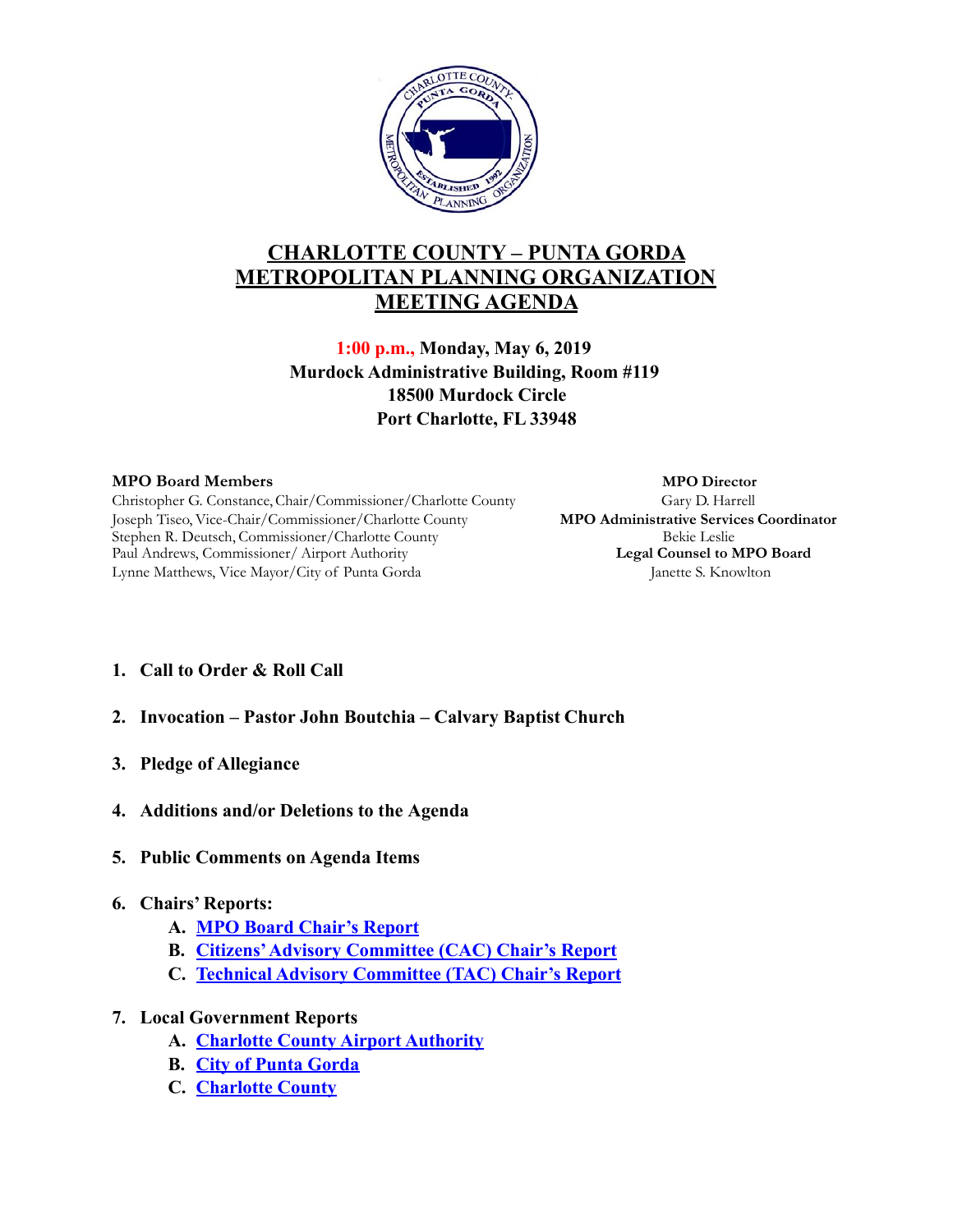## **CHARLOTTE COUNTY – PUNTA GORDA MPO MAY 6, 2019 AGENDA (continued)**

- **8. Florida Department of Transportation (FDOT) Report** 
	- **A. I-75 Possible New Interchange North of Kings Hwy Interchange**
	- **B. US 41/Carmalita Street**
	- **C. Harbor View Road Combined Funding Study**
	- **D. SR 31 Roundabout**
	- **E. CR 74 Road Widening**
	- **F. US 41 at Aqui Esta Drive**
	- **G. SR 776 at Flamingo Blvd**
- **9. Consent Agenda:**

**Approval of Minute:** 

- **A. [March 25, 2019 Charlotte County-Punta Gorda MPO Meeting](https://ccmpo.com/wp/attachments/article/MPO_Board_May_2019/9a.pdf)**
- **B. [FY 2019/2020 Transportation Disadvantaged \(TD\) Planning Grant Agreement](https://ccmpo.com/wp/attachments/article/MPO_Board_May_2019/9b.pdf)**
- **C. [2018 FDOT/MPO Joint Certification Statement](https://ccmpo.com/wp/attachments/article/MPO_Board_May_2019/9c.pdf)**
- **D. [Citizens' Advisory Committee \(CAC\) Appointment](https://ccmpo.com/wp/attachments/article/MPO_Board_May_2019/9d.pdf)**
- **10. [PUBLIC MEETING: FY 2018/2019 FY 2022/2023 Transportation Improvement](https://ccmpo.com/wp/attachments/article/MPO_Board_May_2019/10.pdf)  [Program \(TIP\) Amendment](https://ccmpo.com/wp/attachments/article/MPO_Board_May_2019/10.pdf)**
- **11. [PUBLIC MEETING: FY 2019/2020 FY 2023/2024 Transportation Improvement](https://ccmpo.com/wp/attachments/article/MPO_Board_May_2019/11.pdf)  [Program \(TIP\)](https://ccmpo.com/wp/attachments/article/MPO_Board_May_2019/11.pdf)**
- **12. [2019 Project Priorities](https://ccmpo.com/wp/attachments/article/MPO_Board_May_2019/12.pdf)**
- **13. [Draft 2045 Long Range Transportation Plan \(LRTP\) Scope of Services](https://ccmpo.com/wp/attachments/article/MPO_Board_May_2019/13.pdf)**
- **14. [New Items for Discussion](https://ccmpo.com/wp/attachments/article/MPO_Board_May_2019/14.pdf)**
- **15. Public Comments**
- **16. Staff Comments**
- **17. Member Comments**

#### **18. Adjournment**

No stenographic record by a certified court reporter is made of these meetings. Accordingly, anyone seeking to appeal any decisions involving the matters herein will be responsible for making a verbatim record of the meeting/testimony and evidence upon which any appeal is to be based. (F.S. 286.0105)

IN ACCORDANCE WITH THE AMERICANS WITH DISABILITIES ACT AND CHAPTER 286.26 FLORIDA STATUTES, PERSONS NEEDING SPECIAL ACCOMMODATIONS TO PARTICIPATE IN THIS PROCEEDING SHOULD CONTACT THE CHARLOTTE COUNTY-PUNTA GORDA METROPOLITAN PLANNING ORGANIZATION AT LEAST FORTY-EIGHT (48) HOURS PRIOR TO THE MEETING. CALL (941) 883-3535 BETWEEN 8:00 A.M. AND 5:00 P.M., MONDAY THROUGH FRIDAY.

The MPO's planning process is conducted in accordance with Title VI of the Civil Rights Act of 1964 and related statutes. Any person or beneficiary who believes he or she has been discriminated against because of race, color, religion, sex, age, national origin, disability, or familial status may file a complaint with the Charlotte County-Punta Gorda MPO Title VI Coordinator Wendy W. Scott at (941) 883-3535 or by writing her at 25550 Harbor View Road, Suite 4, Port Charlotte, FL 33980.